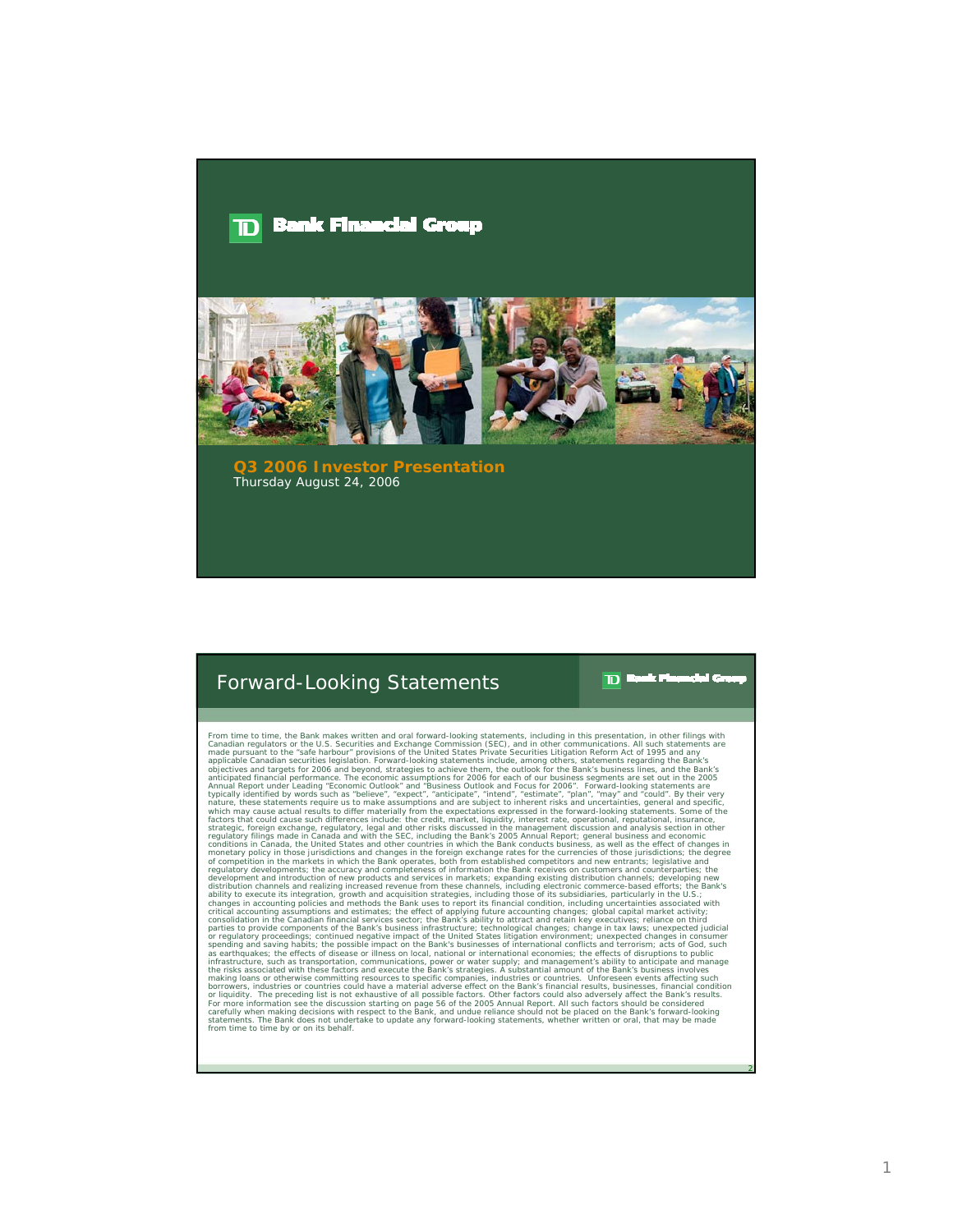| Highlights: Very Strong |  |
|-------------------------|--|
| Performance             |  |

# **TD** Bank Flowedal Gr

3

4

### Net income \$MM (based on segment results, adjusted where applicable)

|                                  | Q3/06     | Q2/06                 | Q3/05     | YoY       | QoQ       |
|----------------------------------|-----------|-----------------------|-----------|-----------|-----------|
| Canadian Retail <sup>1</sup>     | \$<br>621 | \$<br>578             | \$<br>507 | 22%       | 7%        |
| $U.S.$ Retail <sup>2</sup>       | 123       | 98                    | 96        | 28%       | 26%       |
| Wholesale                        | 179       | 140                   | 130       | 38%       | 28%       |
| Corporate                        | (37)      | (36)                  | 6         | <b>NM</b> | <b>NM</b> |
| Adjusted net income <sup>3</sup> | 886<br>\$ | $\mathfrak{L}$<br>780 | \$<br>739 | 20%       | 14%       |
| <b>Reported EPS</b>              | \$1.09    | \$1.01                | \$0.58    | 88%       | 8%        |
| <b>Adjusted EPS</b>              | \$1.21    | 1.09<br>$\mathbb{S}$  | \$1.04    | 16%       | 11%       |
| Tier 1 capital                   | 12.1%     | 12.1%                 | 10.0%     | 2.1%      | 0.0%      |
| Tangible common equity           | 9.1%      | 9.0%                  | 7.0%      | 2.1%      | 0.1%      |

1.<br>
See slide 6.<br>
See slide 17.<br>
See slide 17.<br>
See slide 17.<br>
See slide 17.<br>
See slide 17.<br>
See Slide 17.<br>
ally sted carrings (i.e., reported earnings excluding 'items of note", net of tax) to assess each of its businesse

| \$1.09<br>Reported net income and EPS<br>\$796<br>Pre-Tax<br>Post-Tax<br><b>EPS</b><br>\$ MM<br>\$ MM<br>\$126<br>\$61<br>\$0.08<br>\$8<br>\$5<br>\$0.01<br>\$24<br>$s -$<br>\$0.03<br><b>EPS</b><br>\$1.21<br>\$886 |                                             | \$ MM | <b>EPS</b> |
|----------------------------------------------------------------------------------------------------------------------------------------------------------------------------------------------------------------------|---------------------------------------------|-------|------------|
|                                                                                                                                                                                                                      |                                             |       |            |
|                                                                                                                                                                                                                      | I tems of note                              |       |            |
|                                                                                                                                                                                                                      | Amortization of intangibles <sup>1</sup>    |       |            |
|                                                                                                                                                                                                                      | AcG-13 impact                               |       |            |
|                                                                                                                                                                                                                      | Other tax items (impact of lower tax rates) |       |            |
|                                                                                                                                                                                                                      | <b>Excluding above items of note</b>        |       |            |
|                                                                                                                                                                                                                      | Adjusted net income and EPS                 |       |            |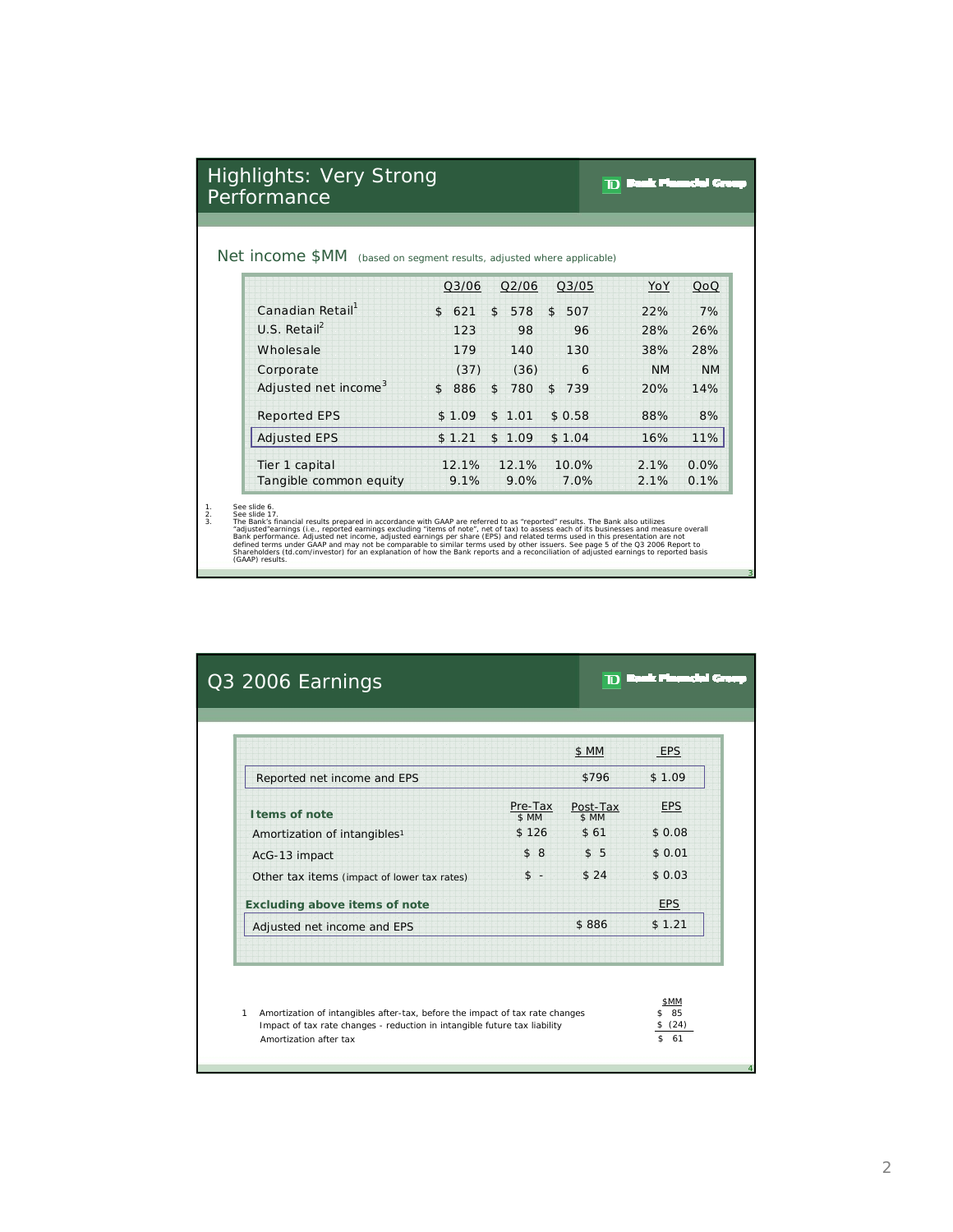

| Canadian Retail <sup>1</sup>                                                                                                                                                                                                                                                                                                                                                           |               |       |             |             |                        |     |
|----------------------------------------------------------------------------------------------------------------------------------------------------------------------------------------------------------------------------------------------------------------------------------------------------------------------------------------------------------------------------------------|---------------|-------|-------------|-------------|------------------------|-----|
| P&L \$MM                                                                                                                                                                                                                                                                                                                                                                               |               | Q3/06 | Q2/06       | Q3/05       | YoY                    | QoQ |
| Revenue                                                                                                                                                                                                                                                                                                                                                                                | $\mathsf{\$}$ | 2,421 | \$<br>2,293 | \$<br>2,120 | 14%                    | 6%  |
| <b>PCL</b>                                                                                                                                                                                                                                                                                                                                                                             |               | 104   | 78          | 90          | 16%                    | 33% |
| Expenses                                                                                                                                                                                                                                                                                                                                                                               |               | 1,383 | 1,343       | 1,275       | 8%                     | 3%  |
| Net Income                                                                                                                                                                                                                                                                                                                                                                             | \$            | 621   | \$<br>578   | \$<br>507   | 22%                    | 7%  |
| Efficiency ratio                                                                                                                                                                                                                                                                                                                                                                       |               | 57.1% | 58.6%       |             | $60.1\% -3.0\% -1.4\%$ |     |
|                                                                                                                                                                                                                                                                                                                                                                                        |               |       |             |             |                        |     |
|                                                                                                                                                                                                                                                                                                                                                                                        |               |       |             |             |                        |     |
| "Canadian Retail" results in this presentation consist of Canadian Personal and Commercial Banking business segment results<br>included in the Bank's reports to shareholders for the relevant periods and Canadian Wealth Management results, a subset of the<br>Wealth Management business segment results of the Bank, as explained on slide 13 and following of this presentation. |               |       |             |             |                        |     |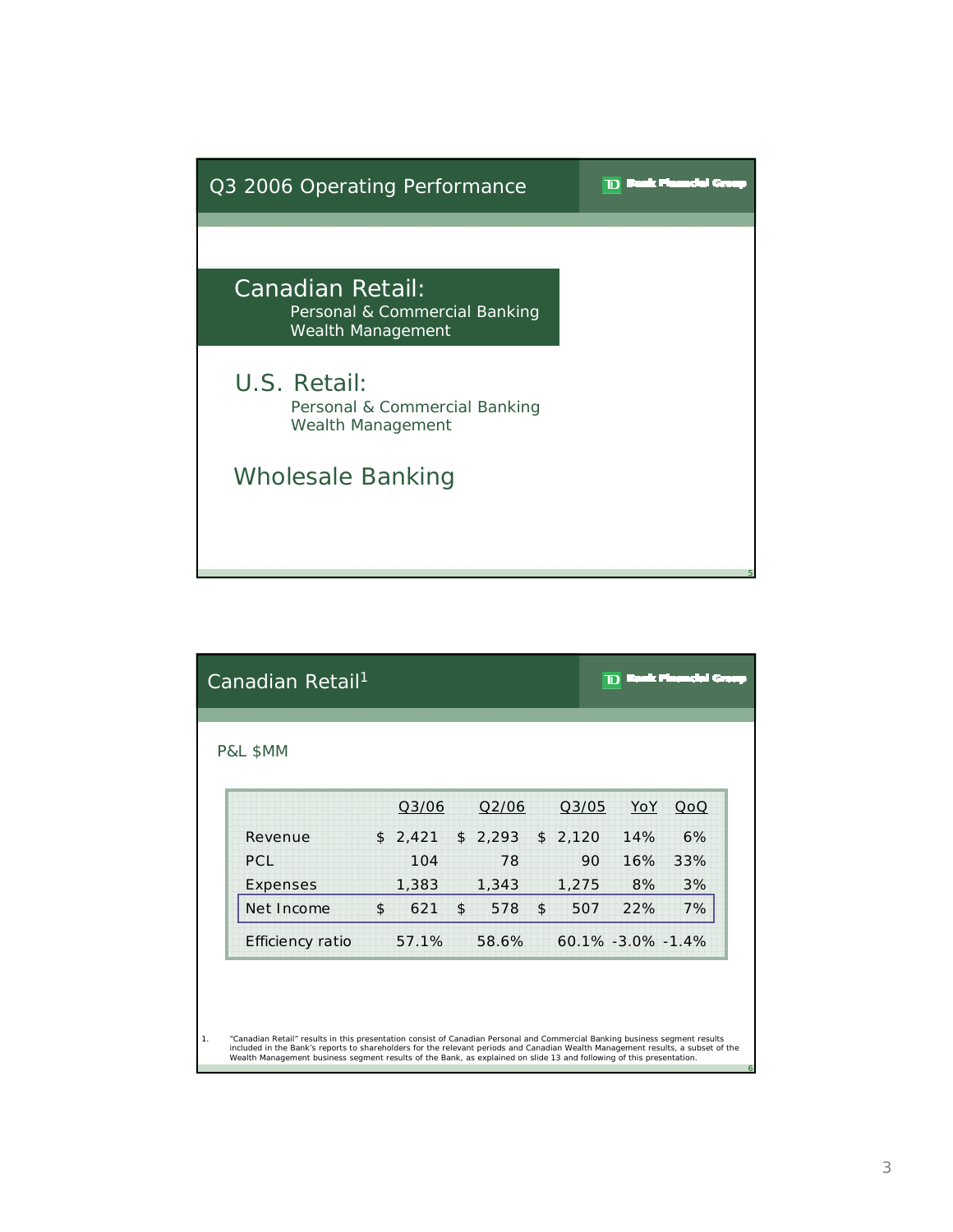

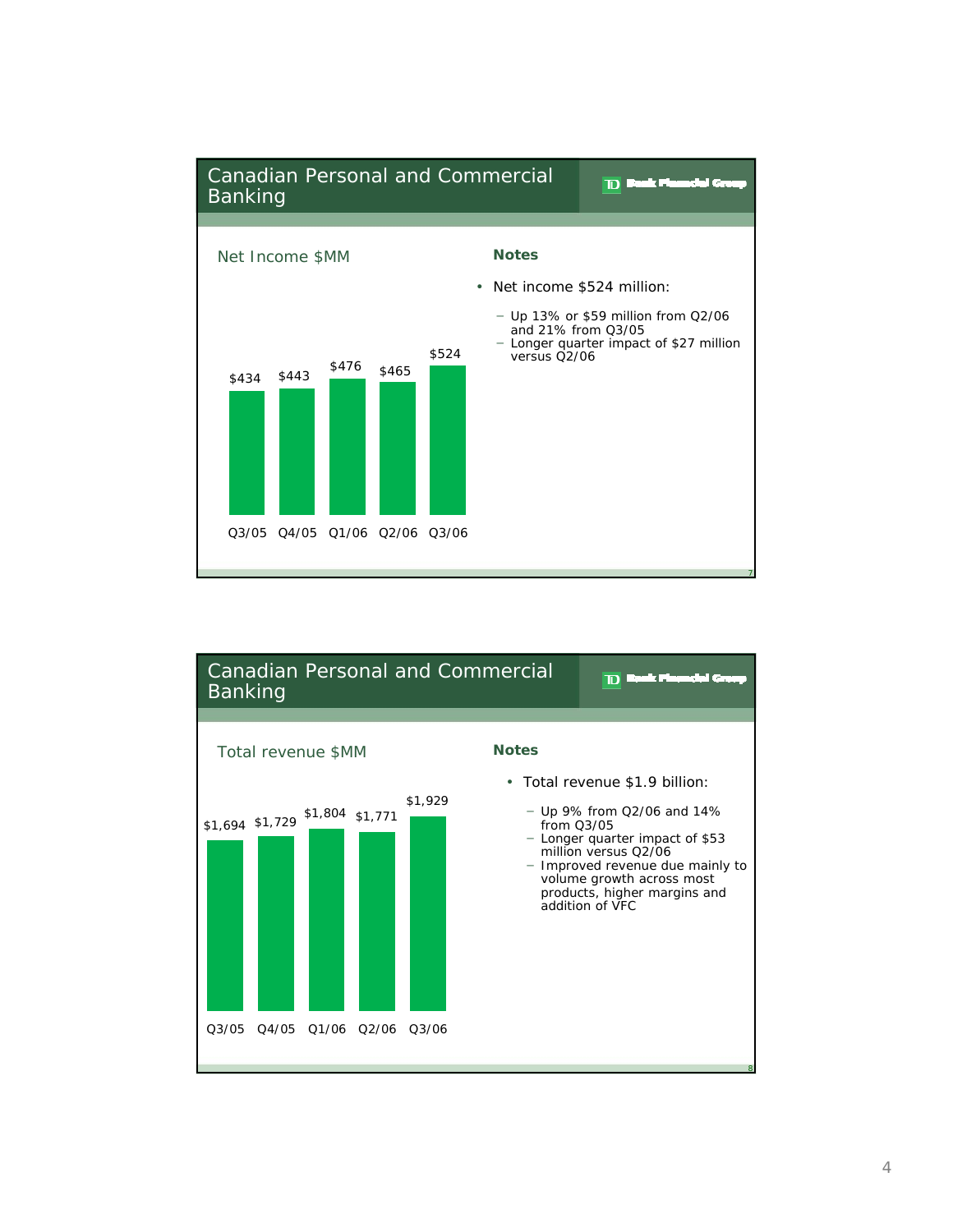

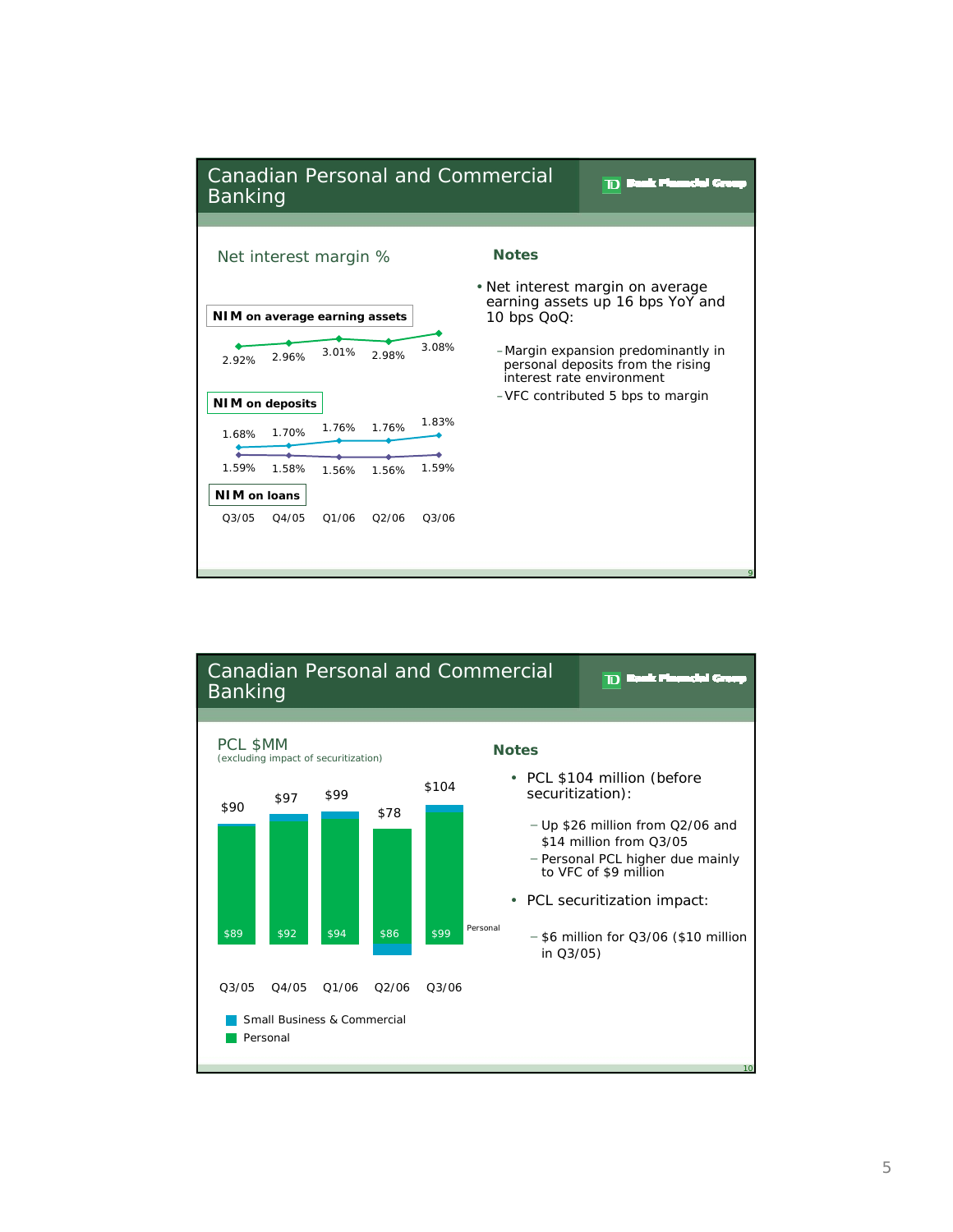

| <b>Banking</b>                                                                         | <b>Canadian Personal and Commercial</b> | סר                | an an an A<br>r eta |                   |                                                                                                                       |  |  |  |
|----------------------------------------------------------------------------------------|-----------------------------------------|-------------------|---------------------|-------------------|-----------------------------------------------------------------------------------------------------------------------|--|--|--|
| Market share trend %<br>Personal loans & deposits (including securitized loan amounts) |                                         |                   |                     |                   |                                                                                                                       |  |  |  |
| 21.42%                                                                                 | 21.46%                                  | 21.44%            | 21.51%              | 21.48%            | <b>Total personal deposits</b>                                                                                        |  |  |  |
| 20.34%                                                                                 | 20.13%                                  | 20.12%            | 20.11%              | 20.15%            | <b>Total personal loans</b>                                                                                           |  |  |  |
| O <sub>3</sub> /O <sub>5</sub><br>May 2005                                             | O4/05<br>Aug 2005                       | 01/06<br>Nov 2005 | Q2/06<br>Feb 2006   | 03/06<br>May 2006 |                                                                                                                       |  |  |  |
| Business loans <sup>1</sup>                                                            |                                         |                   |                     |                   |                                                                                                                       |  |  |  |
| 15.94%                                                                                 | 16.55%                                  | 16.88%            | 17.28%              | 17.59%            | Small business loans                                                                                                  |  |  |  |
|                                                                                        |                                         |                   |                     |                   |                                                                                                                       |  |  |  |
|                                                                                        |                                         |                   |                     |                   | Other business loans                                                                                                  |  |  |  |
| 8.52%                                                                                  | 8.61%                                   | 8.71%             | 8.64%               | 8.63%             |                                                                                                                       |  |  |  |
| Mar-05                                                                                 | $Jun-OS$                                | $Sep-05$          | $Dec-05$            | Mar-06            |                                                                                                                       |  |  |  |
| 1.                                                                                     |                                         |                   |                     |                   | Small business Ioans (<250K) and Other business Ioans (250K to 5MM) share to March 2006. Source: CBA Business Lending |  |  |  |
|                                                                                        |                                         |                   |                     |                   | 12                                                                                                                    |  |  |  |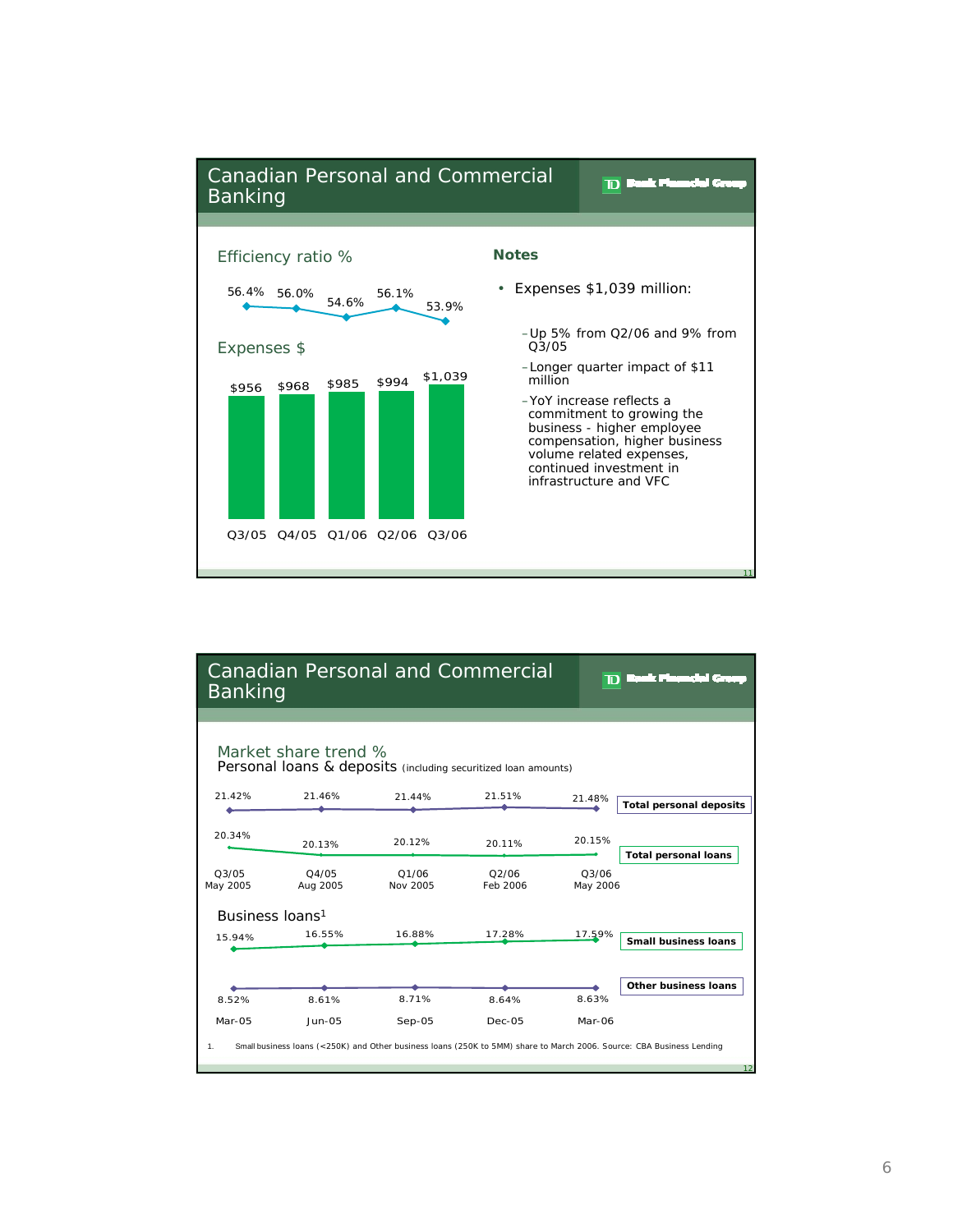

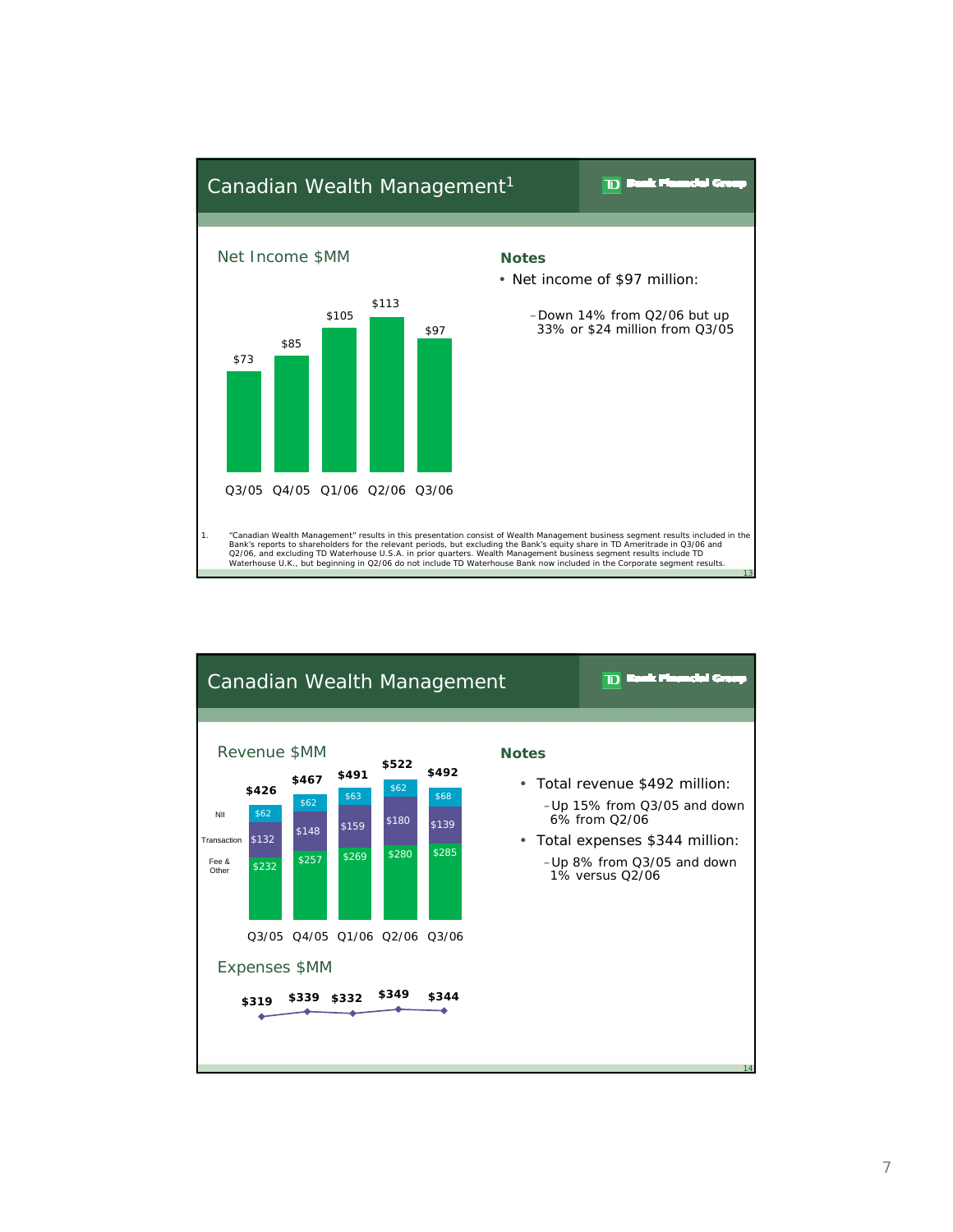| Canadian Wealth Management              |        |        |        | סד     | l ol<br>m       |
|-----------------------------------------|--------|--------|--------|--------|-----------------|
| Market share trend %<br>Long-term funds |        |        |        |        |                 |
| 20.74%                                  | 21.04% | 21.09% | 21.18% | 21.18% | <b>Banks</b>    |
| 6.28%                                   | 6.52%  | 6.57%  | 6.65%  | 6.73%  | <b>Industry</b> |
| Q3/05                                   | Q4/05  | 01/06  | O2/06  | Q3/06  |                 |
| <b>Money market funds</b>               |        |        |        |        |                 |
| 25.71%                                  | 25.63% | 26.06% | 26.68% | 26.68% | <b>Banks</b>    |
| 19.90%                                  | 19.78% | 20.12% | 20.58% | 20.21% | Industry        |
| Q3/05                                   | Q4/05  | Q1/06  | Q2/06  | Q3/06  | 15              |

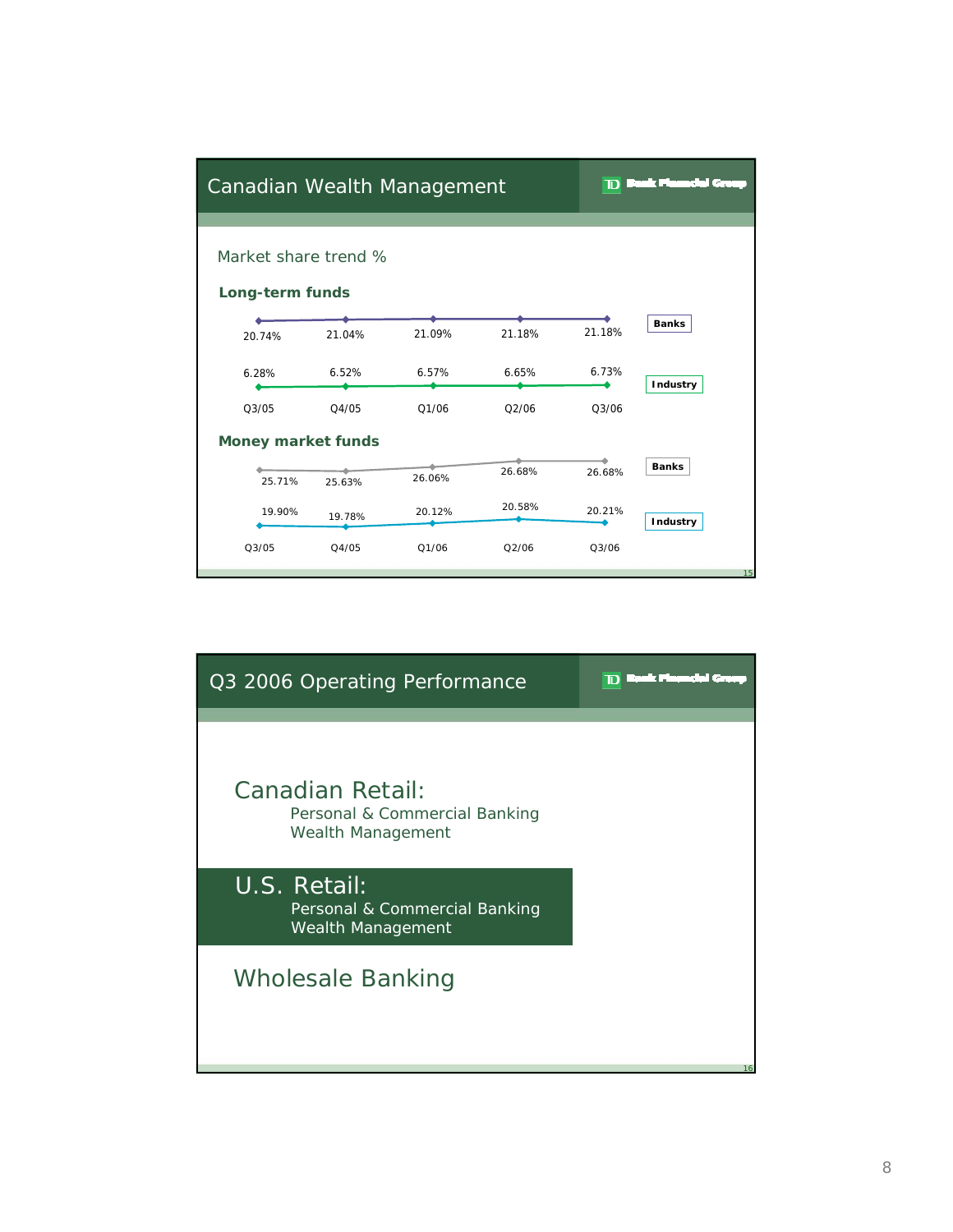

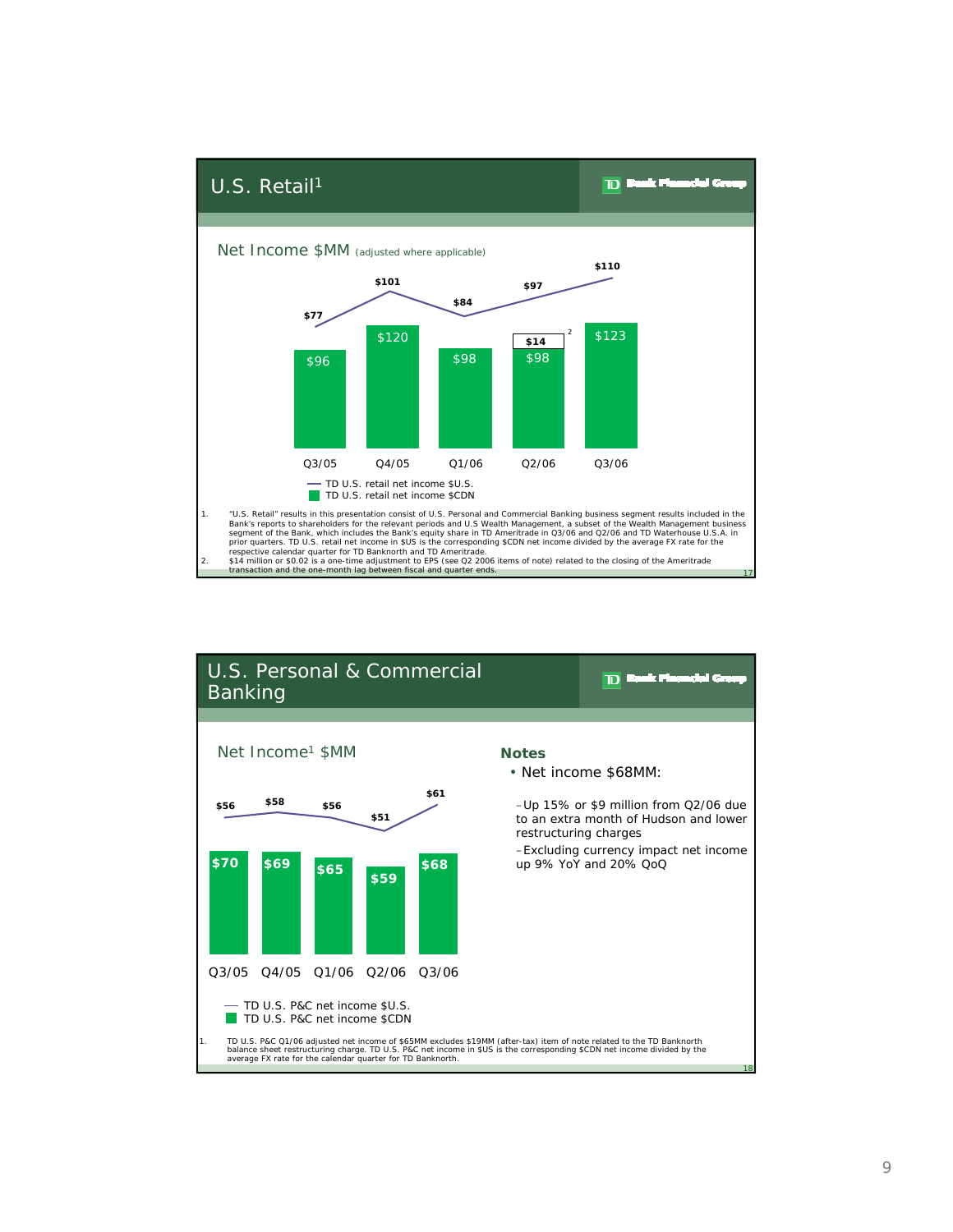

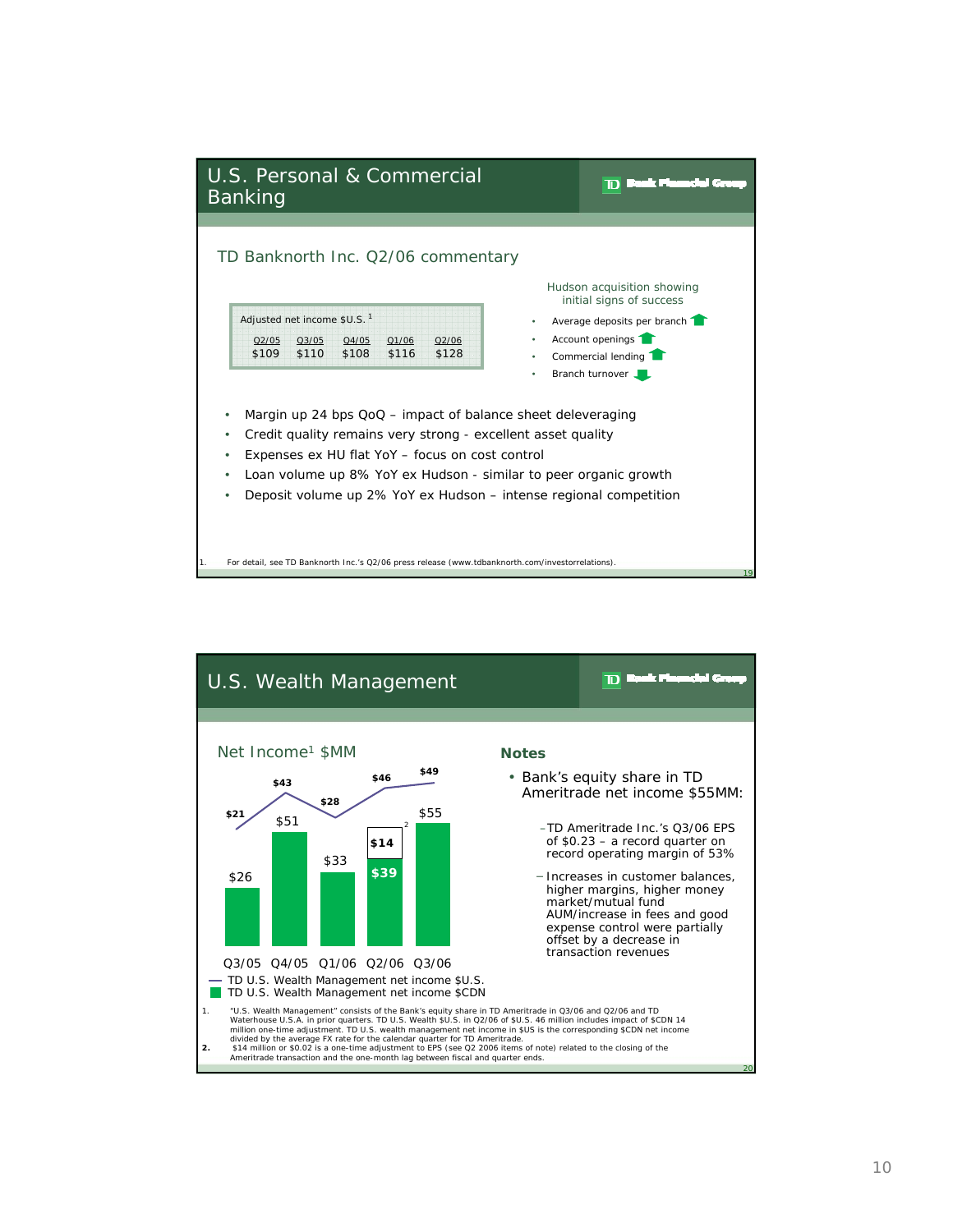

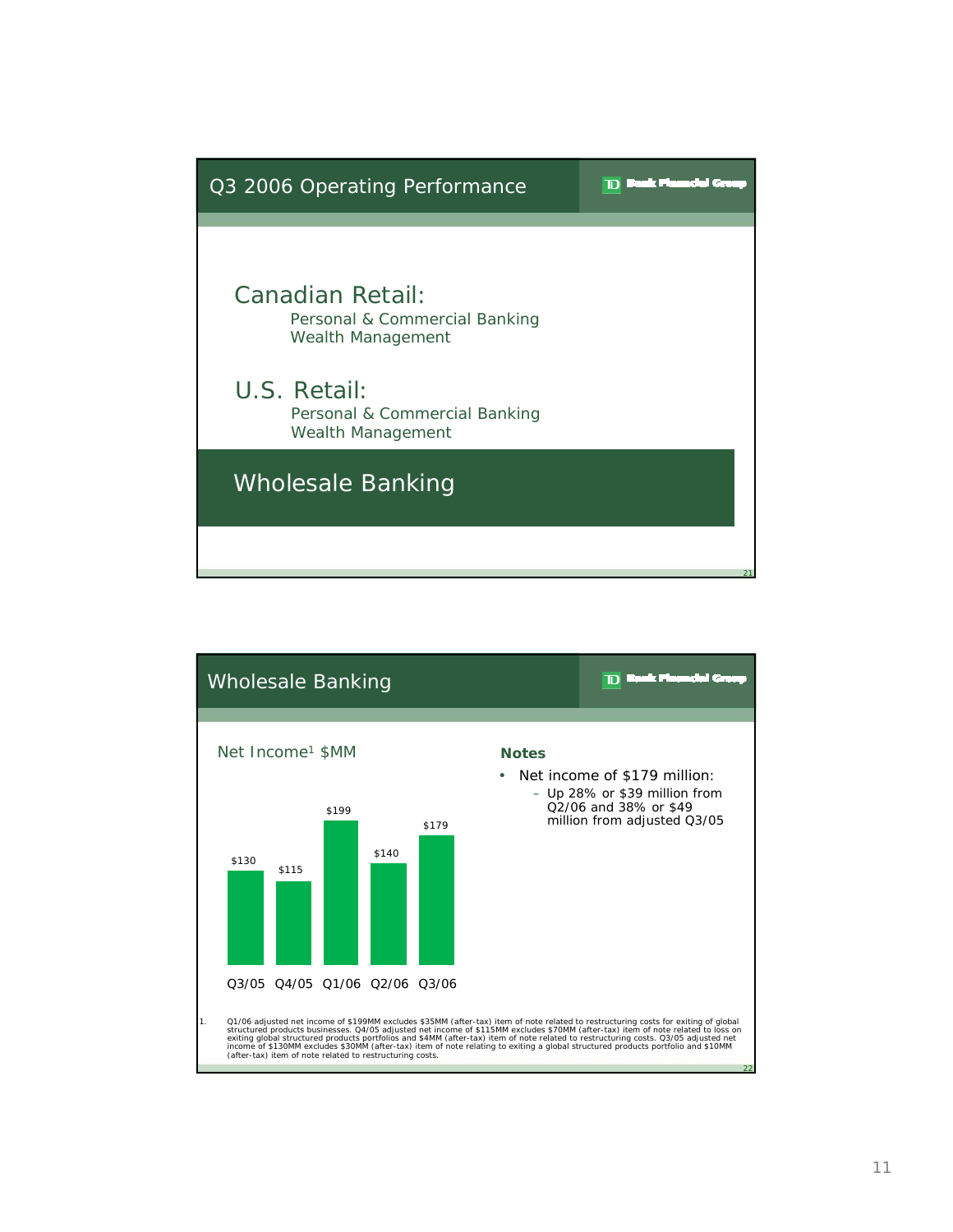